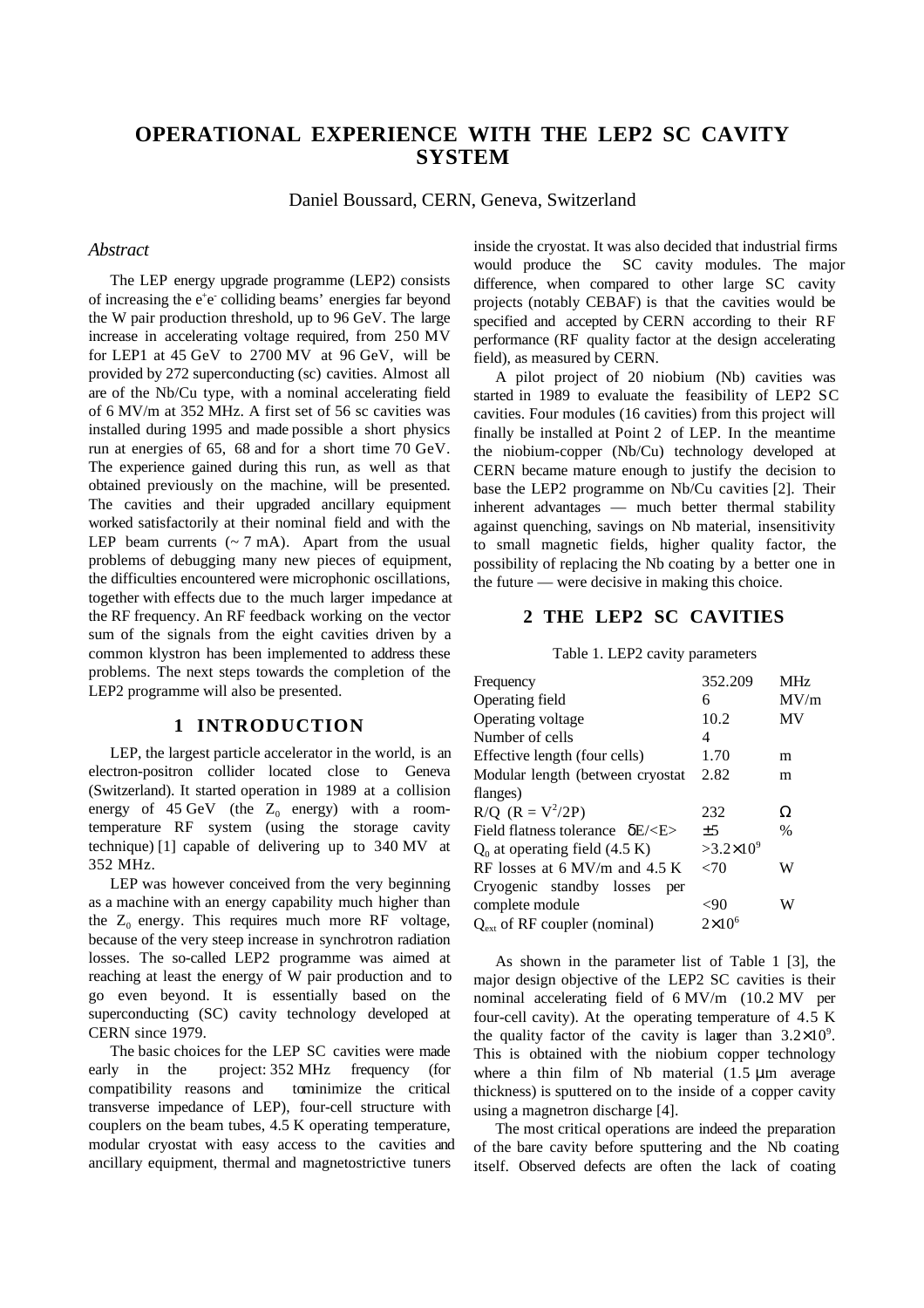adherence of the Nb film ("peel-off") or surface irregularities probably linked with the Cu substrate metallurgy and preparation. A defect of a few square millimetres on the  $6 \text{ m}^2$  surface of a cavity can completely spoil the performance! It has been observed that most of the cases of "peel-off" of the Nb film are strongly related to staining by chemical products which have not been correctly rinsed off. Very careful control of procedures during chemical polishing is absolutely necessary, as well as thorough maintenance of the chemical installations.

The CERN acceptance specifications for bare cavities  $(Q_0 = 3.4 \times 10^9$  at 6 MV/m and 4.5 K) are fairly close to the best performance ever achieved in Nb/Cu cavities at 352 MHz. Therefore a significant fraction of the cavity production has to be recovered by helium processing (as part of the acceptance procedure), possibly by rinsing and in difficult cases by replacement of the Nb layer.

If helium processing and rinsing are not successful in recovering a cavity which did not meet specifications, the defective Nb layer is chemically removed at CERN and the cavity returned to the manufacturer for a second or even a third coating.

After the intermediate step at CERN, where the quality of the Nb coating is verified, the cavities are returned to industry for assembly into modules (four cavities in a common cryostat). The critical operation is the connection of the large diameter ( $\varnothing$  = 24 cm) beam tube bellows in a class 100 clean room. After assembly of the ancillary equipment (tuner, helium piping etc.) inside the cryostat the modules are sent to CERN for final acceptance, without the HOM and RF couplers.

# **3 RF COUPLERS**

The RF coupler of the LEP2 cavity is located on the enlarged beam tubes at the end of the four-cell structure. The open end of the inner conductor of a 75  $\Omega$  coaxial line protrudes slightly inside the tube, close to the end cell. At the other end of the line a cylindrical RF window is part of the waveguide-to-coaxial transition.

While the inner conductor of the line is all along at ambient temperature (air cooled), the outer one is submitted to the full temperature gradient from cavity to outside. It is made of a thin-walled stainless-steel tube, copper-plated by sputtering and cooled by helium gas. To avoid any welds in this critical area the tube and its end flanges are machined out of a single forging.

The major problem found with this type of coupler is multipacting (resonant electron loading) in the coaxial line [5]. Simple calculations and simulations have shown that one-sided multipacting occurring on the outer conductor of the line is by far the most critical.

To completely suppress any multipacting in the coaxial line during operation of the couplers a d.c. bias voltage of +2.5 kV is applied to the inner conductor. In this way no resonant electron discharge can occur.

There must be a blocking capacitor in the doorknob transition to separate RF and d.c. paths. The final version is a coaxial capacitor which can be easily exchanged without dismounting the doorknob.

The RF window has been considerably improved compared to the original design derived from LEP copper cavities. The aim was to reduce RF heating (and subsequent outgassing) of the window, and was achieved by better brazing of the kovar ferrules on the ceramic, by better contact of the (copper-plated) ferrules to the copper body, additional air-cooling and improved titanium coating of the ceramic.

It is well known that RF couplers and windows need conditioning before operation. All LEP2 couplers are conditioned on a warm bench test where two identical couplers are connected to a strongly overcoupled copper cavity. RF power is transmitted through the two couplers in a travelling-wave mode. Processing of the couplers (with the local coupler vacuum used to control the RF power) takes a few days to reach the 200 kW level. Conditioned couplers are later installed on the SC cavities in a clean room.

It has been found that the already processed couplers (on the warm bench) had to be reprocessed (often for much longer) on the cold cavities, a phenomenon called "deconditioning". This is due to the gas molecules adsorbed by the ceramic when exposed to air, which are released by RF heating. They become trapped on the cold surface of the outer conductor of the line and considerably increase the secondary emission coefficient of the surface. The solution to this problem is to bake *in situ* the windows before cooling down the cavity. The outer conductor of the line is cooled last to avoid trapped molecules on its critical surface.

It must be mentioned that, even if d.c. bias completely suppresses multipacting during operation, conditioning (without d.c. bias) is absolutely necessary to avoid catastrophic discharges in case of capacitor failure.

The critical parameter of the RF coupler is the peak electric field which determines the multipacting levels in the coaxial line. Some LEP2 power couplers have been tested, on a cold cavity, up to 450 kW equivalent power (power of a travelling wave which would produce the same peak electric field) much larger than the nominal value of 110 kW.

### **4 HOM COUPLERS**

Each LEP2 cavity is equipped with two higher-order mode (HOM) couplers. They are of the "hook" type [6] where a series notch filter at the RF frequency is established with the inductance of the "hook" and its capacitance to the wall port. This type of HOM coupler is better suited to the Nb/Cu technology of LEP2 cavities. Liquid helium fills the hook tube (niobium material) to keep the notch filter elements superconducting. Adjustment of the notch frequency can be made outside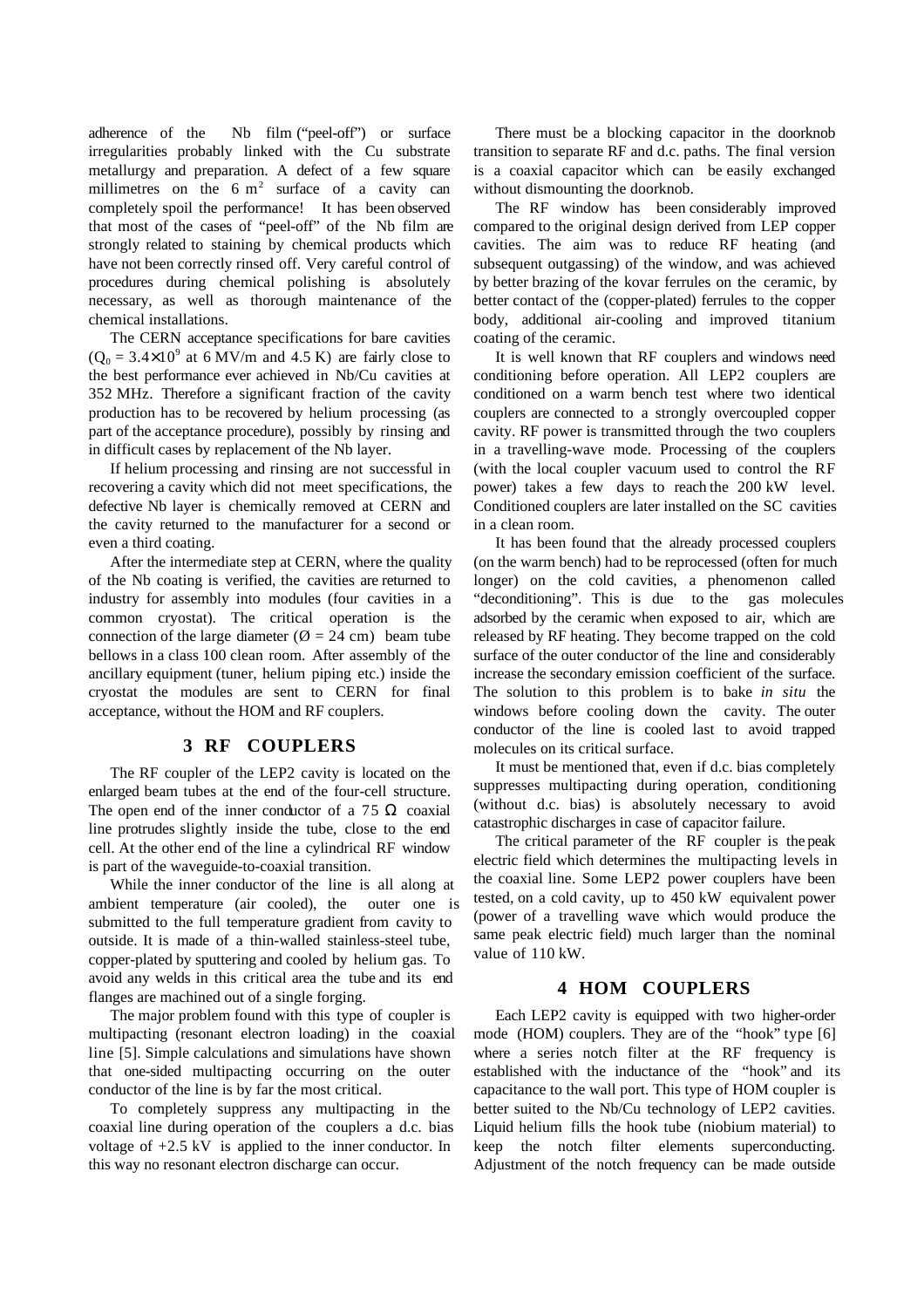the machine vacuum by elastic deformation of the base of the hook.

The power transmission capability of the HOM assembly is limited, not by the HOM coupler itself but rather by the connecting line, inside the insulation vacuum, between the cold coupler and the warm cryostat enclosure. The solution adopted is to use a rigid  $25 \Omega$ coaxial line consisting of two thin-walled stainless-steel tubes, copper-plated. Finger contacts at either end of the tubes allow some mechanical flexibility during the cryostat cooldown. It has been demonstrated experimentally that more than 850 W can be transmitted through the HOM coupler and its line, at 630 MHz (frequency of the dominant longitudinal HOM of the LEP2 cavity). This figure is beyond what is expected in LEP2 operation.

Initial measurements of power deposited by single bunches in the HOM coupler loads have confirmed the expected value of the loss factor of the cavities (0.44 V/pC at  $\sigma$ <sub>s</sub> = 16 mm, excluding the fundamental). With several bunches in the machine, the dominant HOM fields are not completely damped at the next bunch passage; therefore coherent addition of fields from several bunches may occur, leading to an obvious increase of HOM power. Such occurrences have rarely been observed during LEP operation; the associated power increase remained well within the HOM coupler capability.

Above 2.2 GHz (cut-off frequency of the 10 cm diameter beam tube) HOM power may propagate outside the SC cavity module. Using calorimetric measurements on RF ferrite absorbers installed in the LEP vacuum chamber (one close to an SC module, one far away), the first experimental evidence of HOM power radiated outside the SC modules was obtained.

# **5 ACCELERATING FIELD**

It is well known that the maximum accelerating field attainable in SC cavities is limited by thermal quenches or electron emission. In contrast with the two niobium sheet LEP2 cavities (over the 12 tested) which are clearly and reproducibly limited by a thermal quench below 6 MV/m, there are no such obvious limitations on the many more Nb/Cu cavities accepted at CERN. However, two cavities should be mentioned out of the 140 tested in the LEP tunnel, which are, at present limited to 3-  $4 \text{ MV/m}$  by a very strong loss of  $Q_0$ , which was not apparent during the test in the surface. For scheduling reasons, these cavities cannot be taken out of the machine for further inspection and analysis, and therefore no explanation for their behaviour is available yet.

In LEP, the most frequent field limitation of the SC cavities is electron loading, diagnosed by the radiation levels measured at the end of a module, 13 cm off axis. Helium processing is often used during the module reception tests (without HOM and RF couplers mounted) where maximum fields of 7 or 8 MV/m are currently reached (limited by the available RF power). After installation of RF and HOM couplers, helium processing is no longer employed.

The complete modules are processed with a 1 MW klystron before and after their installation in the LEP tunnel. As long as the outer conductor of the RF coupler line is not cooled, pulsed power processing is employed to avoid excessive heating of this element (pulse length 10-12 ms, repetition  $\sim$  150 ms). Usually, conditioning of a module, up to peak fields of 6.5-7 MV/m takes a few days. After cooling down of the coupler line, CW RF conditioning is attempted, with coupler vacuum (no d.c. bias on the coupler), radiation level or helium pressure as regulating parameters. Radiation levels up 40-45 krad/h as measured on the detector are accepted during CW conditioning. Pulsed power processing is often needed at this stage to complete the conditioning of a module. Peak fields are limited to 7 MV/m and peak radiation levels to 70 krad/h. It has been observed that radiation levels are proportionally higher when the four cavities of a module are operating together and that the secondary electron spectrum extends up to 40 MeV. At the end of the processing typical radiation levels at 6 MV/m are below 20-30 krad/h.

To recover the performance of the cavities, even when installed in the tunnel, pulsed power processing is very useful. However, this puts some additional strain on several elements of the RF system. When RF power is abruptly switched off at the end of the pulse, the electromagnetic energy stored in the cavities flows back to the circulator load, giving a peak reflected power of about 1 MW. After pulsed power processing, some arcing was observed in the waveguide to coaxial transition and coaxial bends located in the load arm of the 1 MW circulator. A new design, with waveguide bends and a straight  $10 \Omega$  waveguide to coaxial load transition has been successfully tested with MW pulses and is being implemented in LEP.

When pulsed power processing is applied, it is suspected that brief discharges occur in the HOM coupler, during which time large bursts of fundamental RF power may flow outside the coupler whose notch filter becomes temporarily detuned. A number of HOM loads (thin film type, not designed to accept overrated power bursts) have been found burnt. The adopted solution is for the HOM couplers to be connected to their loads via long lengths (> 150 m) of lossy RF cable.

In LEP, where eight cavities are driven by a common klystron, the fields in all cavities are not exactly equal, which means that to obtain the average nominal field of 6 MV/m, some cavities must run at a higher field (up to about 7 MV/m). Disregarding probe calibration errors (which cannot be completely excluded at this stage but which will be checked with beam systematically) the spread in cavity fields comes from the spread in  $Q_{ext}$  and the imperfect balance of the waveguide distribution system. The latter depends critically on the VSWR of the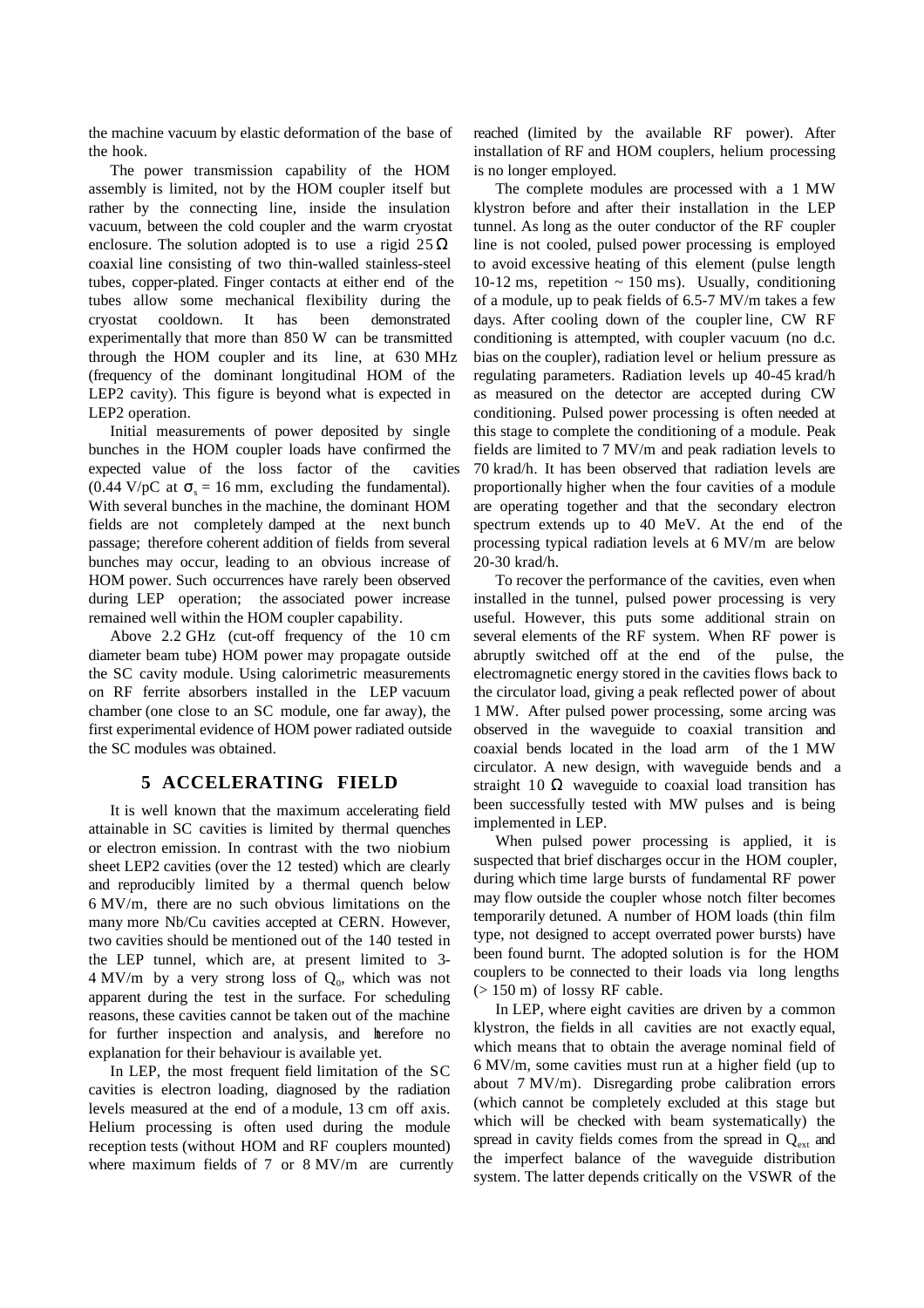matched loads in the fourth arm of the magic-Ts. This is being improved by replacing demineralized water loads by salt-water loads.

Typical  $Q_{ext}$  dispersion ( $\pm 10$  to  $\pm 15\%$ ) can be attributed to mechanical tolerances which affect the field distribution in the cavities. The specified tolerance for field flatness (±5%) has been verified with beam on a number of cavities by comparing the amplitudes of the four excited cavity modes.

For the few cases where a larger deviation of  $Q_{ext}$  has been measured, a  $\lambda$ /4 transformer in the long waveguide section is employed. The transformer is a simple metallic slab  $\lambda$ /4 long bolted inside the waveguide and whose thickness and longitudinal position are determined by the Qext error to compensate. Such a transformer has already been successfully tested, even with beam.

Cryogenic measurements have been used to evaluate the average RF losses of a module at its operating field. The results are in agreement with the specified  $Q_0$  at 6 MV/cm. Although there is at present excess cryogenic capacity as not all cavities are installed, the safety margin for the final LEP2 (about 20%) is not very large.

## **6 STABILITY**

The total cavity impedance at the RF frequency increases from about 10  $G\Omega$  for the original 45  $GeV$  to 135 GΩ for LEP2. This is due to the desired higher impedance of each cavity and to the large number of cavities. The consequence is that beam loading plays an important role in the behaviour of the LEP2 RF system, especially at injection energy where the RF voltage is low and radiation damping weak. In particular it can be shown that the operating conditions of the RF system become dangerously close to the threshold of the second Robinson instability.

Coupling from cavity to cavity via the beam has been observed. When the total RF voltage drops suddenly due to the trip of a klystron, the relatively fast increase of stable phase angle causes a voltage loss in the remaining cavities due to the new combination of current vectors and to the limited speed of the voltage regulation loop. In some cases an avalanche effect occurred leading to a complete beam loss.

Optimum cavity detuning to compensate the reactive part of the beam current is automatically ensured by the tuning system which, normally, keeps the RF drive and cavity voltage in phase. A very important effect of cavity detuning is the onset of electroacoustic instabilities, also called ponderomotive oscillations [7]. Low-frequency  $\sim$  100 Hz) modulations of the cavity voltage have been observed during operation with beam. Some of them could be attributed to mechanical vibrations (microphonics) of the cavity excited by outside sources (notably the cryogenic system); others were intrinsic to the cavity and gave large phase and voltage modulations (up to 50%).

It is known that in high-field cavities the resonance frequency depends slightly upon the RF field (radiation pressure effect). This effect (proportional to  $V^2$ ) measured on LEP2 cavities in static conditions corresponds to about -35 to -70 Hz at 6 MV/m and can easily be corrected by the tuning system. This is not the case, however, in the vicinity of the first mechanical longitudinal resonances of the cavity (the first two resonances are at  $\sim$  95-105 Hz). Any cavity voltage perturbation in this frequency region is transformed into a tune modulation of the cavity, which in turn modulates the cavity voltage whenever there is a static detuning of the cavity.

Changing the cavity parameters (e.g. position and damping of mechanical resonances) or trying to compensate by active means (feedforward or feedback) looks very difficult. The instability growth rate is proportional to the square of the accelerating voltage (radiation pressure) and to beam current (cavity detuning) and would severely limit the LEP2 cavity performance with beam.

The only practical solution is to run the cavities at a detuning angle which is not optimum, by changing the set point of the tuning loop phase detector. This has been shown to be an effective solution for suppressing instabilities. The RF power needed for a given voltage and beam current increases when deviating from optimum detuning. The excess power remains modest (4.25 kW per cavity at 90 GeV and 10 mA) even if the cavity is run on tune. However the peak field in the main coupler increases; the equivalent coupler power becomes 160 kW at 90 GeV and 10 mA beam current which is still within the capability of the LEP2 couplers.

A fast RF feedback system is being implemented on all modules now installed in LEP. The total RF voltage seen by the beam when crossing the eight cavities driven by a common klystron is reconstructed from the fieldprobe signals of each cavity. Great care must be applied to the calibration of the probes and cable connections (in amplitude and phase) to ensure that the overall vector sum signal is a faithful representation of the RF voltage experienced by the beam. The "vector sum" signal is maintained equal to the demanded RF voltage by the action of an RF feedback loop.

A klystron phase loop which keeps the phase at the output of the circulator constant with respect to the feedback error signal has been added. With it the vector sum feedback does not have to compensate the klystron phase variations. This loop has been made slow in order to avoid unwanted couplings with the vector sum feedback loop. A second slow loop which varies the klystron current as function of output power has also been added. This loop keeps the klystron collector dissipation below about 700 kW and acts as an energy saver by keeping the klystron current low when the required output power is low.

The open loop gain of the vector sum feedback RF loop has been adjusted to 26 dB for a klystron current of